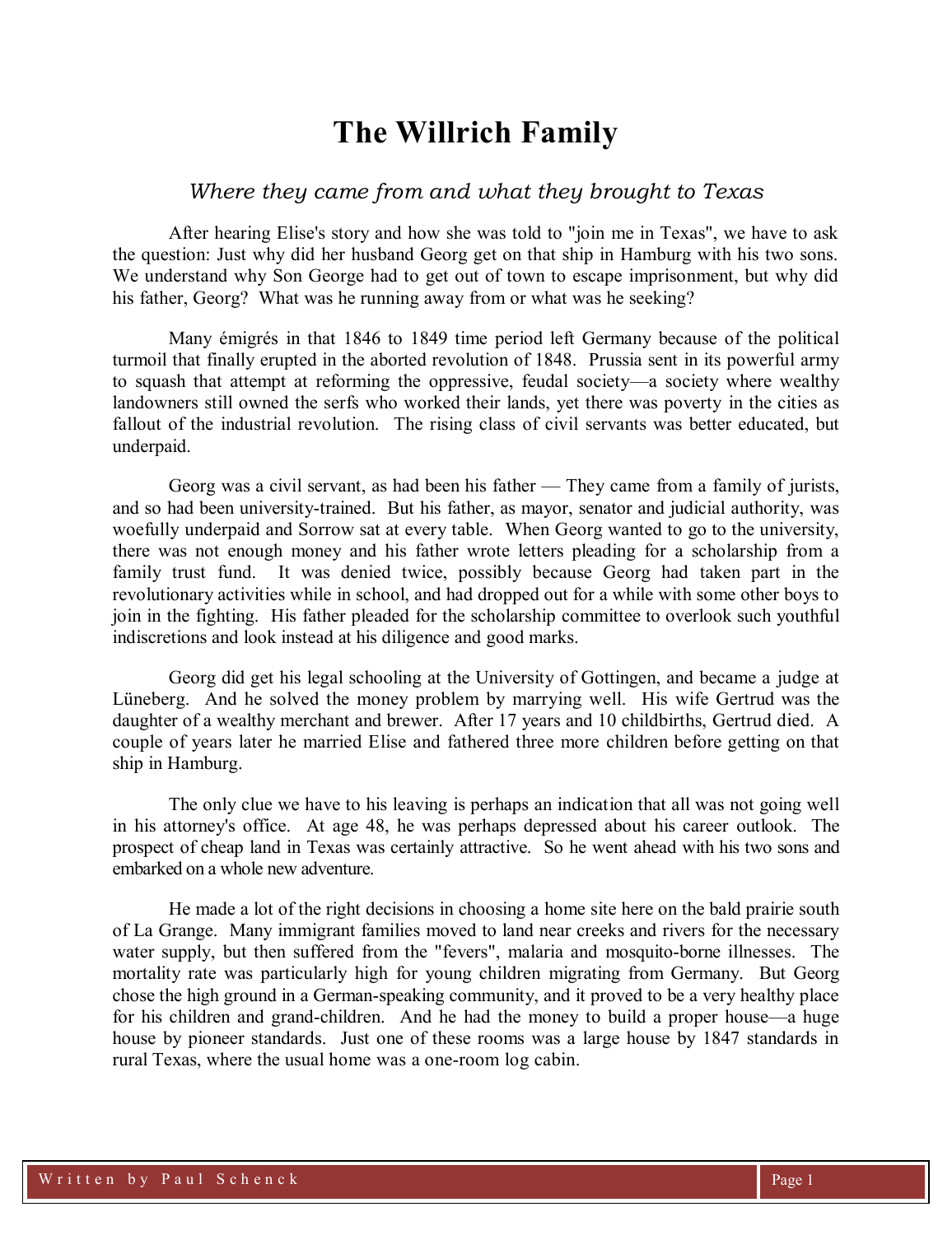The change in lifestyle was great in that not a lot of lawyering was possible in this small community, even though courthouse records indicate he was buying and selling land and loaning money to neighbors to help them purchase their home sites. He had to become a dirt farmer quickly. His wife describes how he had to dig holes three-feet deep to plant his orchard of grafted apple trees, and then dig and plant the vegetable garden with little help. Son George, the scholar, now 26, was living on his own and Son Carl was in the army fighting the war against Mexico. Georg had to drive his own ox cart to fetch water and firewood. He was planting tobacco and pruning his grape vines. His stock of horned cattle was multiplying, but required four to five years to grow to marketable size.

In an early letter written in 1848 Elise tells her father in Germany that "We have sold our slaves because they always ran away. It is said here that the Germans don't know how to handle Negroes—are too good to them. The black people, we are told, are often in need of whipping, and neither of us could stand for that. . . . I regret to report that the Americans in these parts, with just a few exceptions, have proven to be self-interested swindlers and cheats. One of them, who had taken a fancy to our Negroes, persuaded them to run away, hoping to buy them cheap after keeping them in hiding for over four weeks."

The family did later own slaves, and after the end of the Civil War, when news reached Galveston on Juneteenth 1865 that slavery had been abolished, Georg Carl and Elise told their slaves that they could continue to live on the farm and work for them.

Georg Carl Willrich, who had been trained as a lawyer and spent 27 years of his life in civil service in Germany, spent the last 30 years of his life as a Texas farmer. He died April 30, 1876, at the age of 78 and is buried in Cedar Cemetery, just two miles down the road. But his biggest legacy to us was his children.

His oldest son, George W., for whom the trek to America was made, returned to Germany two years later to continue his studies or to take part in the 1848 revolution, we don't know which. However, he arrived too late for the revolution but just in time to get arrested and thrown into jail. There he wrote a novel that was later published in Germany and taught himself to play the violin. He escaped the jail and hid out with friends for five years. He finally returned to Mount Eliza and his parents in 1853. He became professor of languages at the Texas Military Institute in Rutersville ten miles from here, and then professor at Baylor University in Independence. There he met and married Liane de Lassaulx, a professor of French and also from Fayette County. Unfortunately, George W. died of typhoid fever a few weeks after the birth of their son. That meant his great potential was never realized except through his own son. That son, George III, was highly educated starting from the cradle. His mother continued teaching French at Baylor, and her students would take turns caring for the baby during her classes. And continuing the family tradition, George studied law and practiced here in La Grange for many years. He served as county attorney from 1886 to 1890. Always interested in military tactics, he organized the Fayette County Light Guard and served as captain. During the Spanish-American war he served as captain and major in the First Texas Infantry. Here in Fayette County he served as county judge from 1903 to 1918 and continued his law practice until his death in 1932. Judge Willrich finally realized the prominence of office that had been premised as part of this long family tradition of jurists.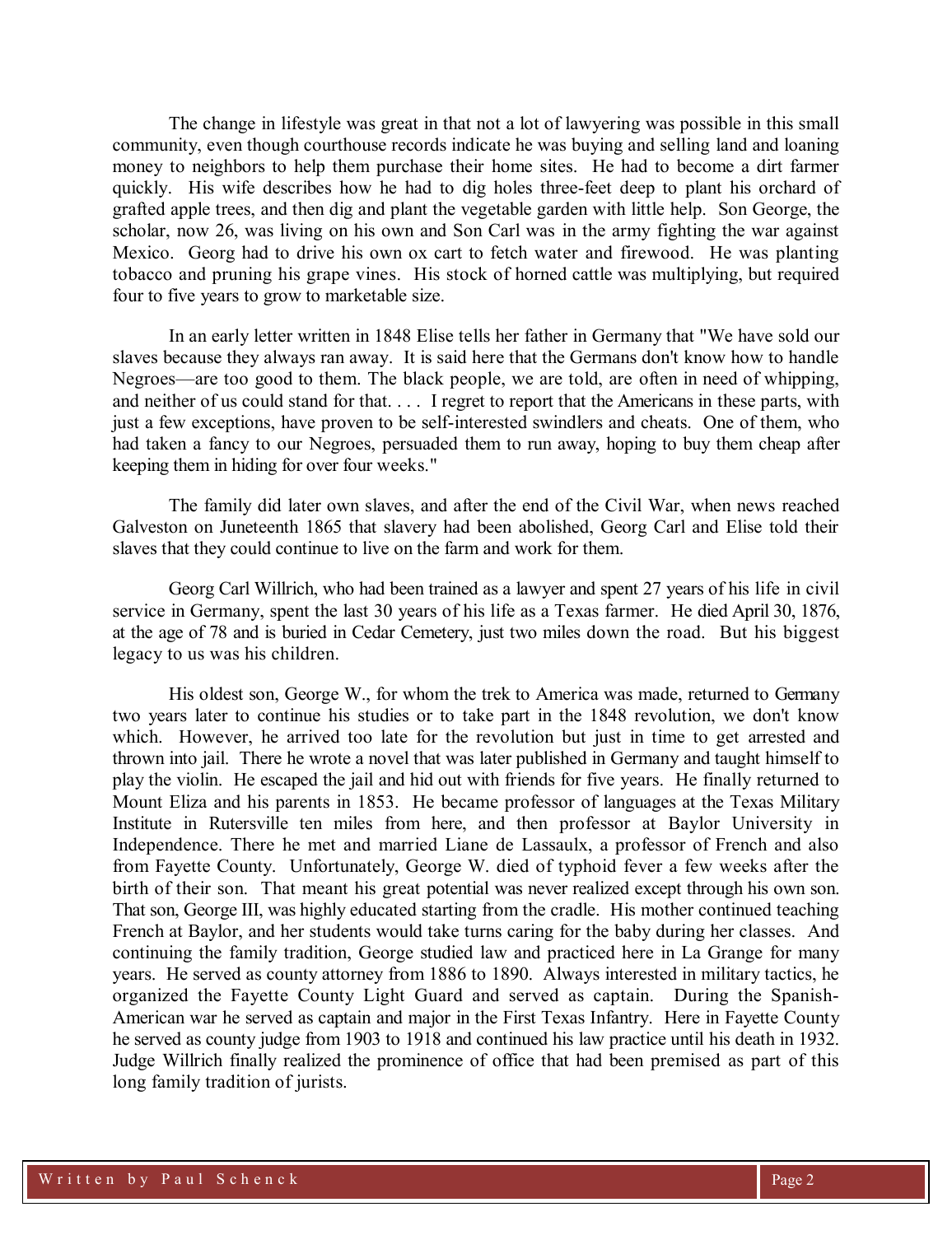Carl Friedrich Theodore Willrich, Georg's second son, accompanied his father and brother on the trip to Texas in 1846. Then 18 years old, he responded to militia recruitment of young Germans and enlisted in the war with Mexico. After his return he helped his father on the farm and also was in business hauling freight. He later moved to Pennsylvania and married Agnes Hart Bowman. The couple's four children were born there. After he and his wife moved back to Fayette county, he was elected mayor of Schulenburg and then served as Justice of the Peace for many years. He died in Schulenburg in 1906 at the age of 78.

The oldest Willrich daughter who made the trip with Elise in 1847 from Germany to Texas was Pauline, then 17 years old. She married a year later to a most respected citizen and veteran of the Battle of San Jacinto, Johann Andreas Huebner. She died 11 years later*,* a year after the birth of her sixth child. She was 30 years old. Of her five children that survived infancy, one lived to the age of 102 and the other four into their 80s and 90s, and all were prominent. Her daughter Elise married a neighbor, Emil Richers, a merchant and later mayor of La Grange. Emil and Elise had 12 children, of which 10 survived to adulthood.

Pauline's oldest son George Huebner was not yet 10 years old when the Civil War broke out. He had developed proficiency as a teamster on the farm, so he was pressed into service hauling cotton to Mexico, the only way that the Confederacy could generate funds getting around the Union naval blockade. It was one way young men could avoid the army, although hauling 10 to 15 bales of valuable cotton on a wagon was hazardous duty, avoiding the south Texas bandits, the Union army encamped at Brownsville, the border bandits, and the Mexican bandits. It took 6 to 8 yoke of oxen to pull one wagon through the desert, and they had to haul enough food for men and animals for the three month round trip. Of course, with cash in hand, the trip back was equally perilous. George Huebner did survive three such round-trips and later became a postwar freight hauler, farmer, county commissioner, and father of six children. His grandson George Huebner is a retired professor of electrical engineering at Texas A & M University, and a frequent visitor here to Mount Eliza.

Three of Pauline and Johann's sons went to Matagorda County in the 1880s and bought an entire league of land. That is 4,422 acres. Then they kept buying out other settlers at 25 cents an acre until they had over 10,000 acres of mosquito-infested swampland along the coast. They were cattlemen, but found that cotton was an extremely good crop, getting as much as two bales an acre in the best years. They were among the first to grow rice in Matagorda when irrigation ditches were dug. The biggest cash crop for many ranchers proved to be oil, and that was also true of the Huebner Ranch. If this high finance is getting to be a little too much, we must realize that they got their start right here in Fayette County, with the help of their father, Johann Huebner, who had married Pauline Willrich. He helped them buy their first league of land. When questioned how he could have any money after coming out of the Civil War with only a pocketful of Confederate script, he said he had a 300-acre farm at La Grange that he sold for \$10 an acre, which was about double land prices then. It was completely fenced with cedar rails, a labor-intensify job that cost more for the fencing than the land cost. He also liked to read, and he read in the newspaper that a new-fangled invention called barbed wire would soon take over, and so he decided to sell out at \$ 10 an acre before barbed wire would cut his land value in half. The Huebner Ranch still exists at Bay City today, and one of its grandchildren, also Polly, was a best friend of ours in Houston and a frequent visitor here. Some of our antique furnishings in this room are Huebner pieces.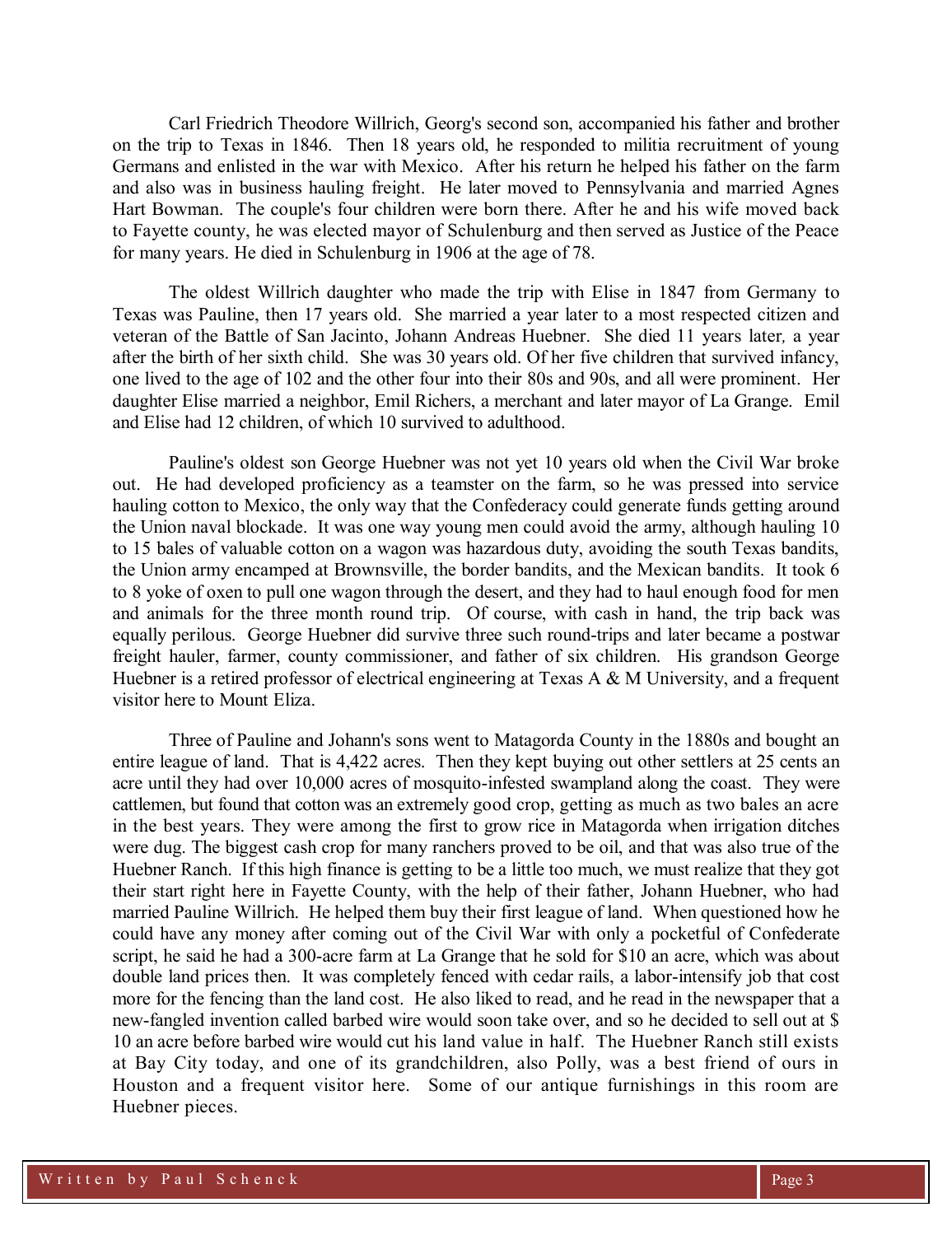Charlotte, or Sophie; Willrich was 13 years old when she came here from Germany with Elise and the other children. Six years later she married Dr Robert Friedrich Dencker and had four daughters. The family was one of the most respected in the county and lived just down the road in Cedar, about where Cedar Cemetery is now.

Franziska was 11 and the youngest of Elise's step-daughters making the trip here in 1847. She remembered well riding her pony to what is now Monument Hill in 1848 when she learned that the reburial of the Dawson Massacre volunteers and Black Bean victims was about to take place. Of course, her father, Georg Willrich, had given the land for the burial, and one of the speakers was General Sam Houston. At age 21 Franziska married John Vogt and they built a smaller *fachwerk* house about five miles south of here near Black Jack Springs, where she lived for some 60 years. That house is still standing today. She died at age 95, outliving three of her eight children, most of whom lived out their lives in this county as farmers and prominent business people.

Julius Willrich, Georg and Elise's oldest child, was six years old and just starting school when the family moved to Texas. He was left in the care of Elise's father, Captain Georg Ludwig Kuckuck, to get his schooling. Unfortunately, Elise's father died of cholera the next year. Julius was brought to Mount Eliza in 1851 by Elise's brother Otto. When the 11 year-old Julius arrived in fine clothes and lace cuffs, he was met by his brothers and sisters in bare feet and riding bareback. Julius was one of the prominent members of the Prairieblume Society, where his old-world education and manners were appreciated. He enlisted in the Confederate Army and served through the war. After the war he taught in local schools, including Teutonic Hall adjacent to the Willrich farm on land donated by Georg Willrich. He continued living here in Mount Eliza and was one of the principal caregivers for his mother until she died in 1907. Julius died in 1919 at the age of 78.

Anna, Elise's oldest daughter, made the sea voyage here as a four-year-old, and so was deprived of a formal education in her earliest years on the farm. However, she was homeschooled, and was a member of the Prairieblume literary society coached by poet Johannes Romberg. At age 22 she married Gustav Groos, son of another local immigrant farmer, who by then was in the mercantile and banking business in San Antonio and Eagle Pass. She and her husband and his brothers founded the Groos Banking family and became among the most prominent businessmen of San Antonio. In her 103 years she outlived three of her eight children.

Otto Willrich was two years old when Elise brought the children to Texas. When he was 14 years old, the family sent him back to Germany to receive a proper education. After four years he returned to Mount Eliza and the farm. Five years later Otto married Anna Kloss of Mecklenburg, Germany. The couple lived their entire lives here in the Bluff area, celebrating the birth of 10 children and 18 grandchildren before their golden wedding anniversary. Otto died in 1929 at the age of 84.

Louise, Elise's youngest, was born in this house in 1849. She left it for only a few years when she married Emil Koehler in 1871. She moved back here in 1874 to care for her aging parents. Georg, her father, died two years later, and her mother, Elise, died 34 years later. That meant that all but one of her children were born in this house, and some of them had their